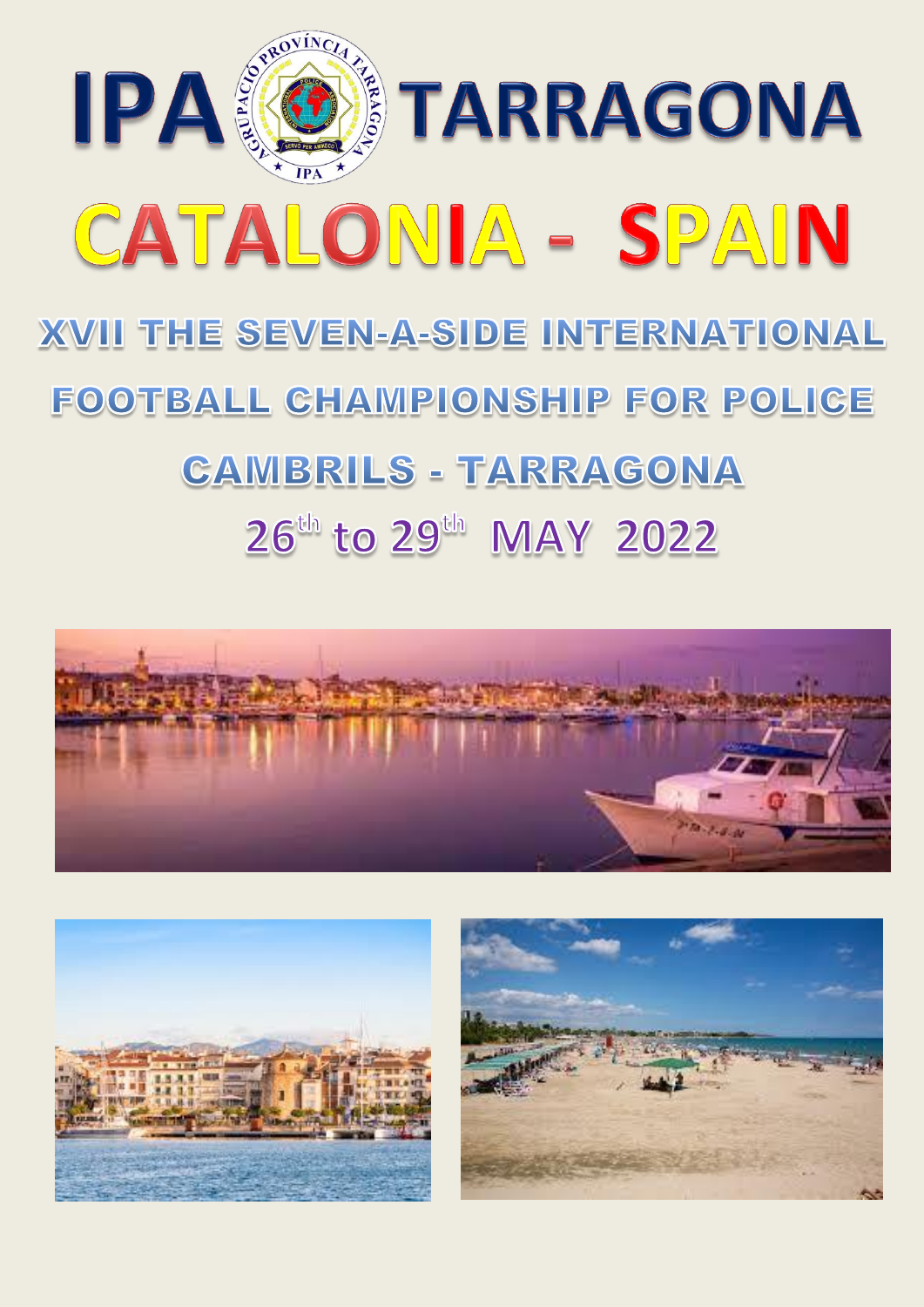

 **ACCOMMODATION**

# **HOTEL \*\*\*\***



### **HOTEL 50 METERS FROM THE BEACH - MORE INFORMATION ABOUT THE HOTEL:**

**[ipatarragona@ipatarragona.org](mailto:ipatarragona@ipatarragona.org)**

### *Facilities:*

Sun terrace. Jacuzzi, Swimming pool, games area, gym, parking, AED cardioprotected hotel, food for celiacs, air conditioning, children's area, bars, free wifi, NO animals, animation, mini club, restaurant, cafeteria, snack bar, beach 50 meters away.

### *Meals:*

Thursday: dinner at the hotel Friday: breakfast, lunch and dinner at the hotel Saturday: breakfast and lunch at the hotel Sunday: breakfast at the hotel *Note: in the Hotel drinks included in lunches and dinner (water and wine) in buffet format.* 

Hotel hours: Breakfast 08:00 - 10:15 am Lunch: 13:00 - 15:00 Dinner 20:00 - 22:00

### *Room amenities:*

Bath, Bathroom, TV, Telephone, Air Conditioning, Balcony, Heating, Satellite TV and Safe deposit box. The rooms have 2 beds (135cm wide each). No extra bed

### **Additional:**

Possibility of staying on for an extra day.

**Saturday nigth:**  Trophy Awards Ceremony and gifts for all players, and teams.

### *Nearby places of interest*

Aquópolis La Pineda 7,3 km PortAventura 10,4 km Ferrari Land 10,7 km Tarragona City 22 km

### *Airports:*

*Reus: 15 km* Barcelona: 90 km Girona: 150 km Valéncia: 200 km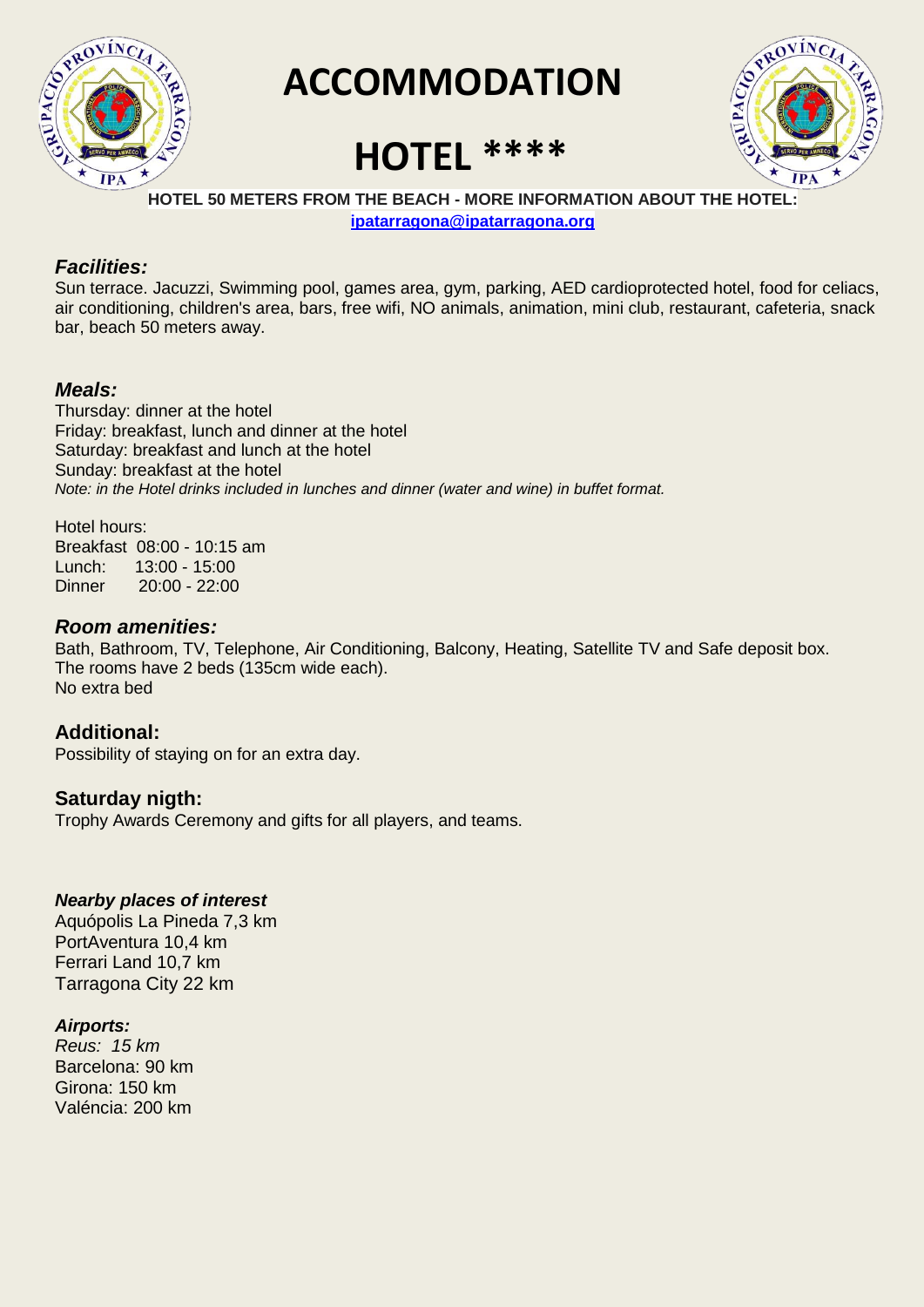

**RESERVATIONS AND PRICES** 



# **Championship Registration Reservation €300 \* PerTeam:**

\*Amount to be deducted from the final payment

**PAYMENT NECESSARY TO RESERVE PLACE Please, in order to register, or request more information, send an email to: [ipatarragona@ipatarragona.org](mailto:ipatarragona@ipatarragona.org)**

## **TOTAL PRICE CHAMPIONSHIP**

**Per person, in double room: 195 € Children from 2 to 12 years: 90 € Children under 2 years: Free The price includes:**

**3 nights in accommodation**

**3 Breakfasts in the hotel + 2 Lunches in the hotel + 2 Dinners at the hotel + 1 Gala dinner. Transfers by Bus Hotel / Soccer fields / Hotel, for teams that do not have own transport. Trophies for all teams and gifts for all participants**

**Accident insurance - Assistance during matches (effective from Thursday afternoon to Sunday morning**)

# **PAYMENTS SCHEDULE**

**Registration Reserve Championship: 300€**

*From 01/10/2021 until the places for 20 teams are full.*

### **25% of the total cost of the championship of each group**

(we will send you a proforma invoice based on the information provided)

before March 20 **- 2022**

**75% remaining** 

(we will send you aproforma deducting the €300 deposit) Before april 20 - **2022**

## **Cancellation conditions:**

The cancellation of the reservation of the entire team, entails the loss of: From the 30 days before the tournament: 25% From the 15 days before the tournament: 50%

The partial cancellation of the equipment (less than 75% of the reservations), is free up

to 10 days before.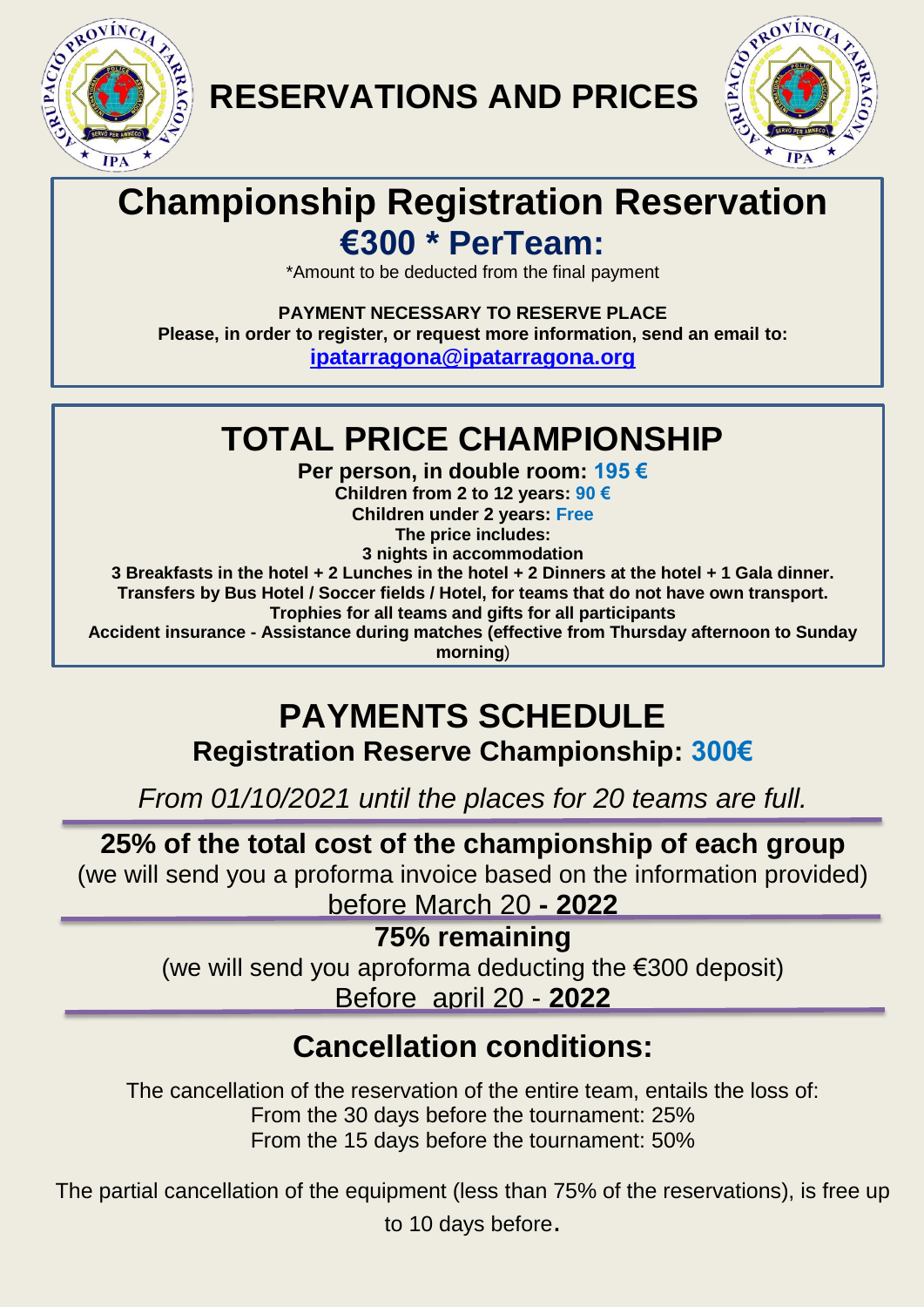

# **PROGRAMME**



### **THURSDAY 26th**

**MORNING: Reception of teams, accreditation and accommodation 19:30 Opening ceremony of the competition, with the attendance of the highest Political and Police Authorities.** 

#### **OBLIGATORY:**

*A delegation of at least two uniformed members from each team is mandatory . \*Any teams without uniformed officers will begin the competition with a one point deduction.*

### **FRIDAY 27th**

**MORNING- First phase (free afternoon)**

 **SATURDAY 28th**

**MORNING- FINAL PHASE Final phase and Consolation Final (all teams)**

**21:00 Gala Dinner 21:30 Presentation of trophies.** 

### **SUNDAY 29th**

**Morning - Departure of the delegations.**



### **CHAMPIONSHIP FORMAT**

- .- The matches will be played on artificial grass.
- . -The matches will played during morning schedules.
- .- The 20 participating teams are divided into 4 groups of 5 teams in each group.
- .- The qualifying rounds will be played on Friday.
- .- The top two from each group go through to the final stage (8 teams) to be played on Saturday.
- The 3rd and 4th in each group will play their consolation phase for the 9th to the 16th positions and the 5th classified of each group will play for positions 17 to 20..
- .- All teams will play on both days, and the same number of matches.
- \* (The organization reserves the right to modify the programme).

Teams will be sent the complete programme, with schedules, a few days before the Championship.